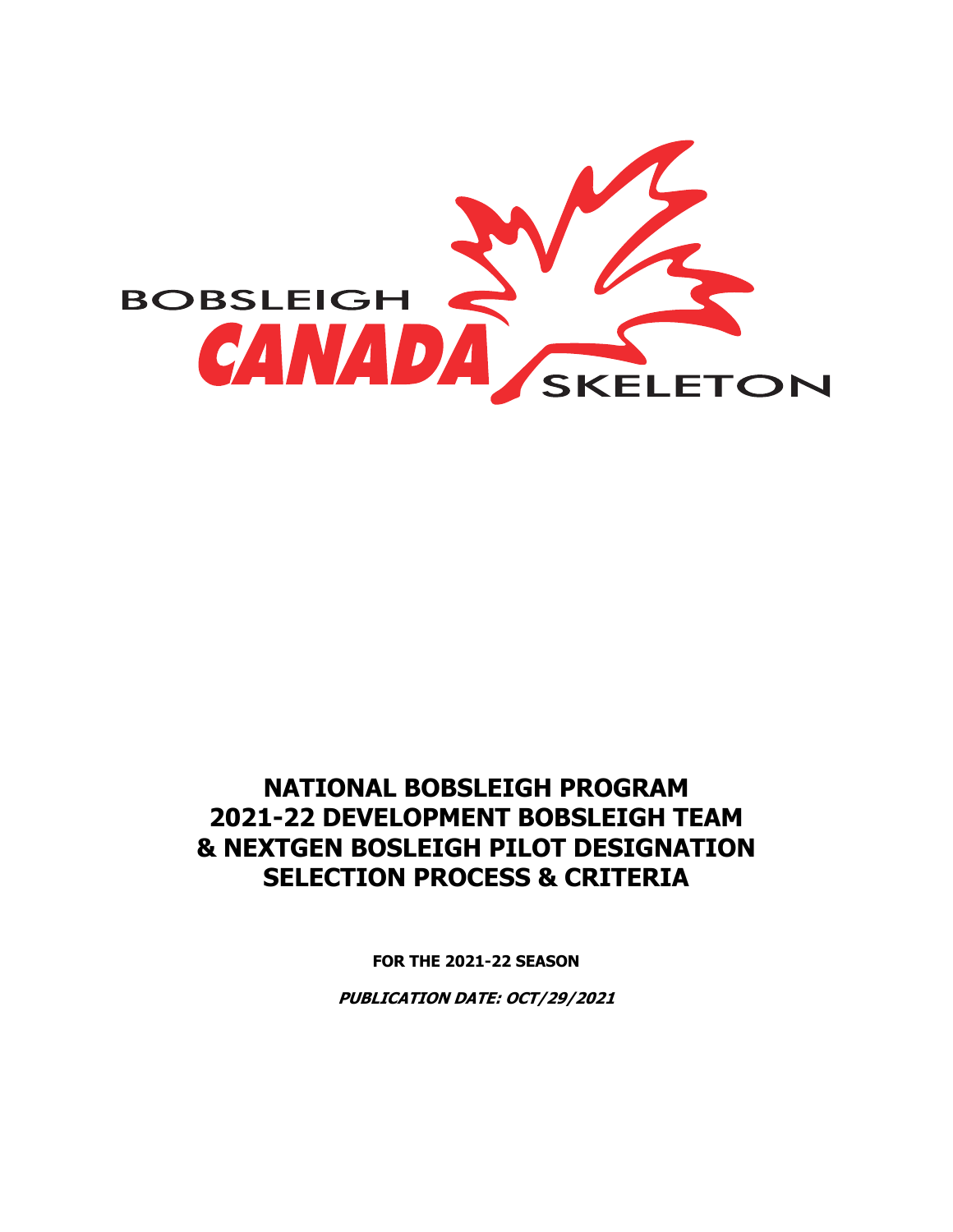

## **PURPOSE**

This **Bobsleigh Canada Skeleton (BCS)** National Bobsleigh Program (NBP) Development Bobsleigh Team (DBT) Selection & NextGen Bobsleigh Pilot (NGBP) Designation Process & Criteria (SP&C) outlines the process & criteria by which athletes become eligible and are nominated for selection to the DBT as part of the NBP.

This DBT & NGBP SP&C has been designed in alignment of BCS' Mission:

#### **Bobsleigh CANADA Skeleton develops World and Olympic Champions.**

In keeping with BCS' Mission, fairness, equal opportunity and the desire to field competitive teams for international competition are the Guiding Principles of this DBT & NGBP SP&C, which are based on the latest information available to BCS.

#### **SPECIAL NOTE REGARDING COVID-19 PANDEMIC**

The circumstances of the COVID-19 pandemic and delays in receiving vital information regarding qualification for the 2022 Olympic Winter Games has delayed the finalization and publication of this DBT & NGBP SP&C.

The COVID-19 pandemic continues to impact BCS activities, including but not limited to the unavailability of on-ice domestic competition opportunities prior to the beginning of the 2021-22 season.

This DBT & NGBP SP&C has been developed under the unusual, evolving and unforeseen circumstances of the global COVID-19 pandemic, following extensive consultations and discussions in keeping with BCS's Mission, the Guiding Principles set out herein to provide a fair and transparent process and with a view to, where possible, allow athletes the opportunity to earn DBT positions and NGBP designation within the context of the particularities of this season.

BCS reserves the right to modify this published DBT & NGBP SP&C based on the best available information going forward. Any modifications will be made promptly and will be communicated to all affected parties by email and posted on the BCS website as soon as reasonably possible.

## **POLICY AUTHORITY AND QUESTIONS**

Any questions regarding this DBT & NGBP SP&C, its interpretation or application shall be directed to the High Performance Director in writing.

## **ATHLETE ACKNOWLEDGEMENT**

By participating in the NBP DBT & NGBP Selection Process, Athletes accept and agree to be bound by this DBT & NGBP SP&C and other BCS policies, as applicable, which can be found on the BCS website:

https://www.bobsleighcanadaskeleton.ca/en/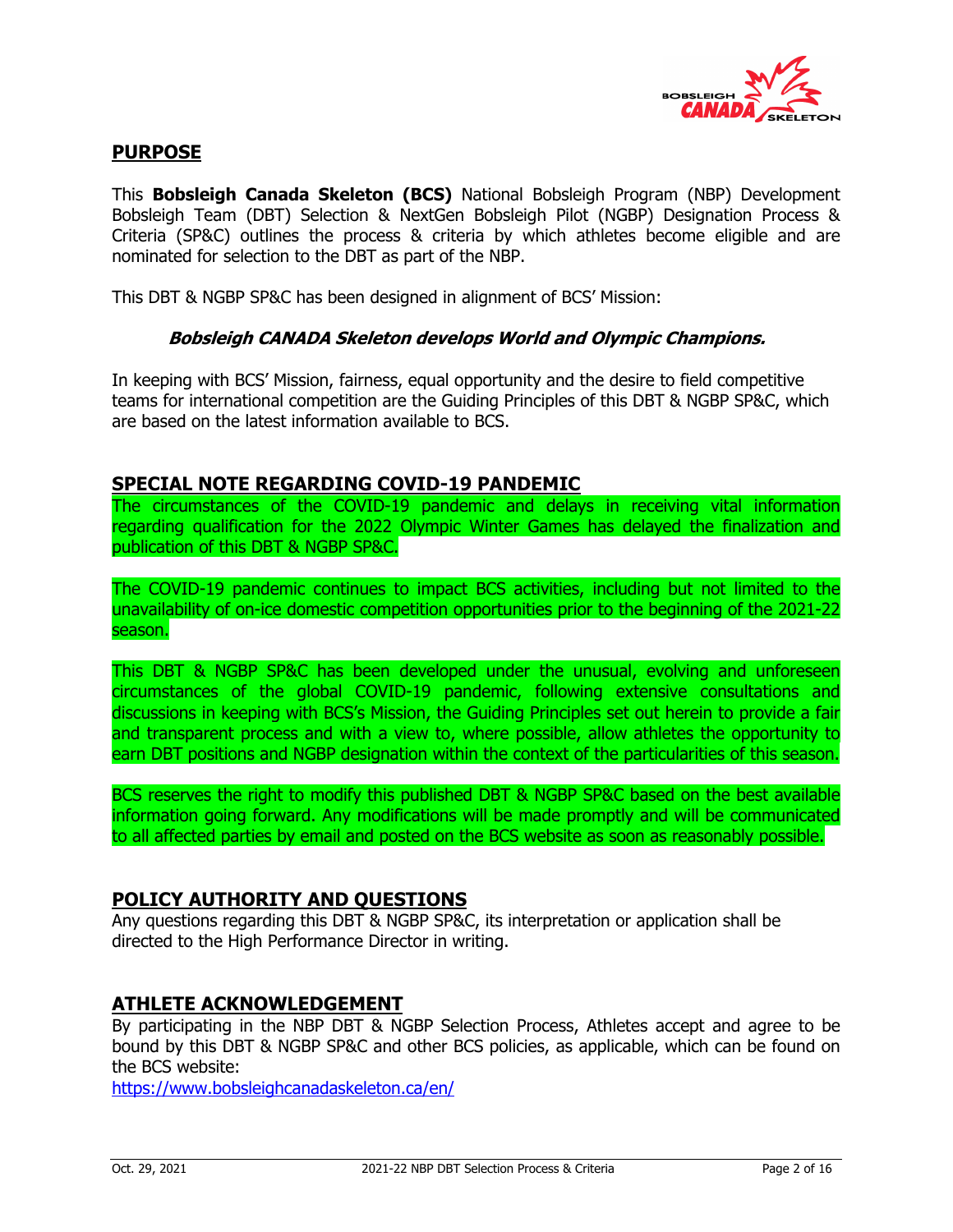

Note: Other technical staff and/or key personnel, as applicable, may be consulted from time to time and/or invited to participate

## **1. DECISION MAKING AUTHORITY**

## **1.1. HIGH PERFORMANCE COMMITTEE (HPC)**

### **1.1.1. Composition of the HPC**

The HPC will be comprised of:

- High Performance Director (HPD);
- *F* Fight Chormance Bircetor (111 B), and the meetings and if any named member is<br>• NBP High Performance Manager (HPM); and not available, a replacement may be
- NBP Head Coach (HC).

## **1.1.2. Responsibilities of the HPC**

not available, a replacement may be designated, at the sole discretion of the HPD.

The HPC is the sport technical body that is responsible for reviewing, evaluating and discussing the relevant nomination factors to assist the HPD in making nomination(s) to the Selection Committee, including but not limited to the following:

- the number of IBSF quota places qualified and allocated to BCS;
- the pool of NBP athletes with respect to eligibility, qualification and consideration of nominations; and/or
- the use of discretion, if applicable, in accordance with this DBT & NGBP SP&C.

## **1.2. RESPONSIBILITIES OF THE HPD**

In addition to other responsibilities of the HPD as set out herein or otherwise, the HPD is responsible for:

- chairing the HPC;
- interpreting and applying these DBT & NGBP SP&C;
- establishing and consulting with the HPC;
- confirming the number of IBSF quota spots qualified by BCS;
- considering the pool of NBP athletes with respect to eligibility, qualification, and nomination;
- nominating eligible athletes to the SC for review and ratification;
- discussing and reviewing with the SC the list of eligible athletes; and/or
- notifying the athletes of the confirmation of their selection to the DBT and/or NGBP designation.

## **1.3. SELECTION COMMITTEE (SC)**

## **1.3.1. Composition of the SC**

The SC will be comprised of:

- BCS Board Member (Chair);
- BCS Chief Executive Officer:
- High Performance Director;
- Athletes Representative Skeleton; and
- Independent participant.

Note: At the sole discretion of the Chair:

- If any named member is not available, a replacement may be designated; and
- Other technical staff and/or key personnel, as applicable, may be invited to participate in a portion of the SC's meeting(s).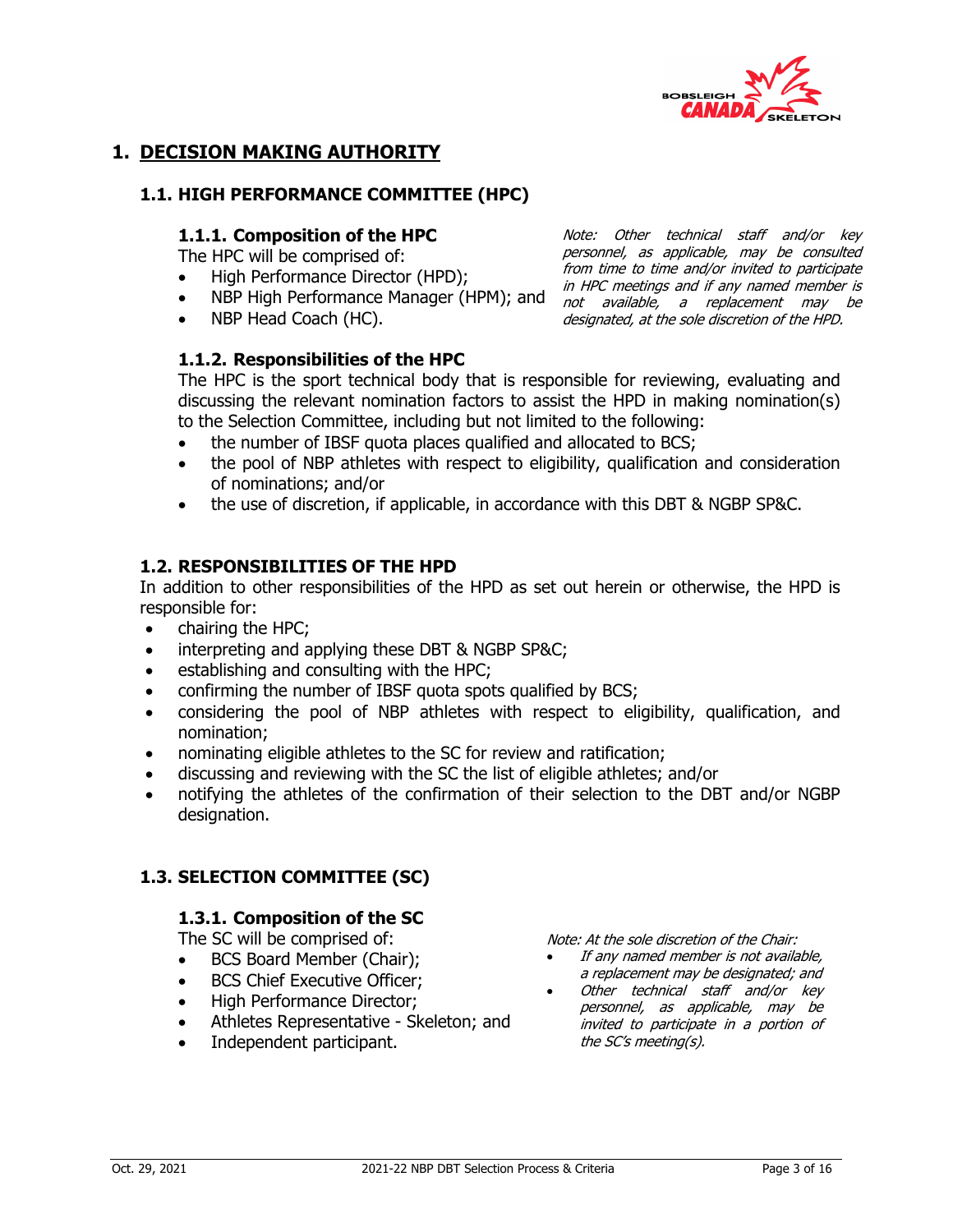

## **1.3.2. Responsibilities of the SC**

The SC shall review this DBT & NGBP SP&C, the nomination(s) of the HPD, any supporting information presented by the HPD and/or such other information as the SC may deem appropriate, and make such enquiries of the HPD and/or invited persons (as specified herein), in order to review such nomination(s) and to ensure that the nomination(s) are in accordance with this DBT & NGBP SP&C and ratify the nomination(s) for selection to the DBT and/or NGBP designation.

## **2. IBSF PARTICIPATION QUOTA**

For the 2021-22 season, BCS has qualified the following IBSF participation quotas:

|                             | <b>WOMEN'S BOBSLEIGH QUOTA</b>   |                             | <b>MEN'S BOBSLEIGH QUOTA</b> |                           |  |  |  |  |  |  |  |
|-----------------------------|----------------------------------|-----------------------------|------------------------------|---------------------------|--|--|--|--|--|--|--|
| <b>IBSF CIRCUIT</b>         | <b>Women's</b><br><b>Monobob</b> | 2-Woman<br><b>Bobsleigh</b> | 2-Man<br><b>Bobsleigh</b>    | 4-Man<br><b>Bobsleigh</b> |  |  |  |  |  |  |  |
| World Cup<br>(WC)           | 3                                |                             |                              |                           |  |  |  |  |  |  |  |
| North American Cup<br>(NAC) |                                  | 4                           |                              |                           |  |  |  |  |  |  |  |
| Europa Cup<br>EC)           |                                  | 4                           |                              |                           |  |  |  |  |  |  |  |

**Table 1**

**Note: For the purposes of this DBT & NGBP SP&C, the "disciplines" are Women's Bobsleigh and Men's Bobsleigh.** 

## **3. QUALIFICATION PERIOD**

The DBT & NGBP SP&C qualification period (DBT-QP) shall be: **July 1st, 2021 to December 31st, 2021.**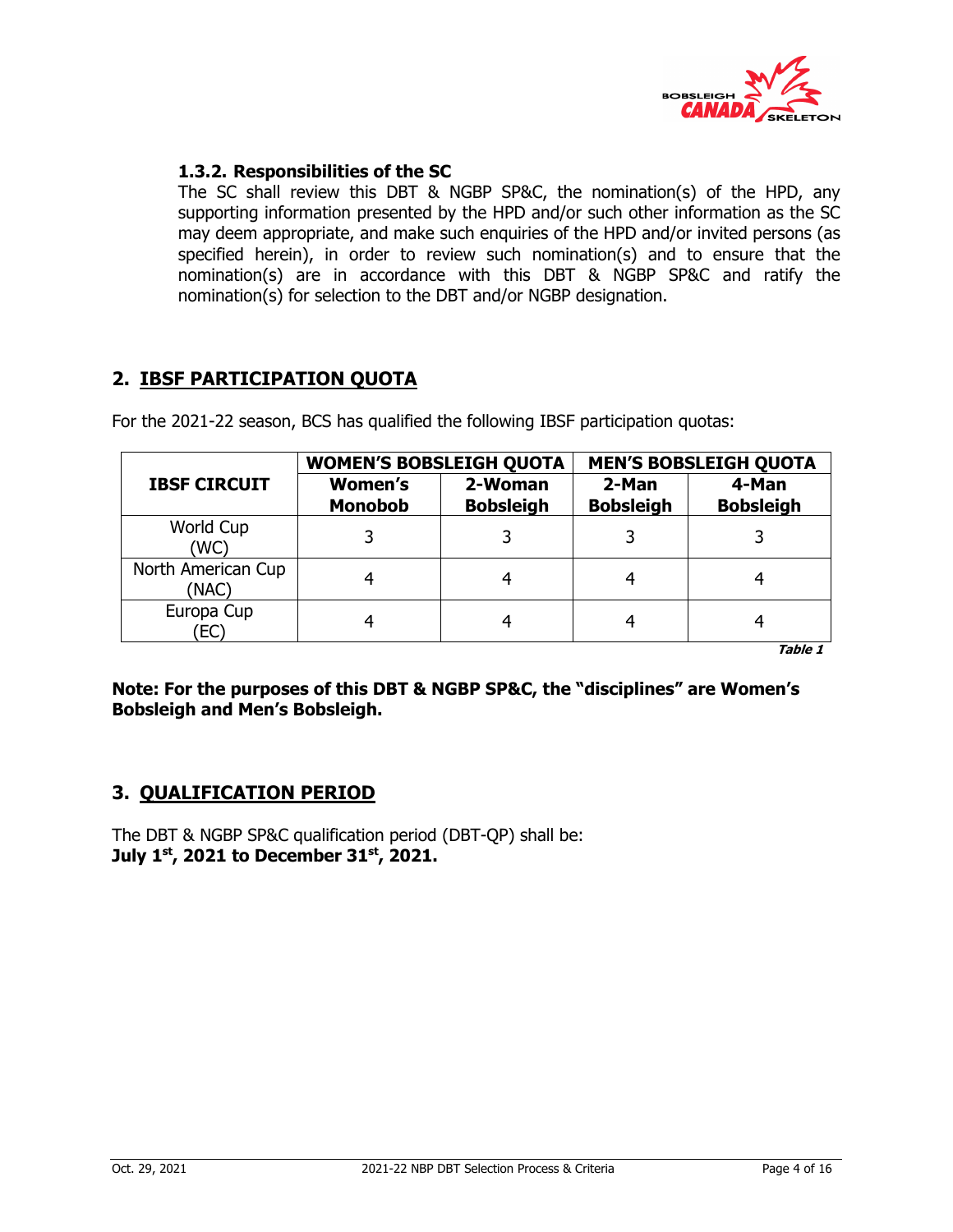

## **4. DBT & NGBP ELIGIBILITY**

To be eligible for nomination to the DBT and/or NGBP designation, at all times throughout the DBT & NGBP Selection Process, candidates must fulfill the following conditions:

- i) If a candidate is:
	- (1) a National Team Athlete, be in good standing as such; or
	- (2) if an Athlete is not a National Team Athlete but is a member of the candidate's respective PSO, be in good standing as such;
- ii) unless a written exemption is requested by the Athlete to, and granted by, the HPD in advance, have participated in and/or competed in all required events, camps and/or competitions in the 2020-21 and 2021-22 Seasons to which the athlete was selected to participate, including:
	- (1) NBP camps;
	- (2) Canadian Championships;
	- (3) International Competitions (OWG / WCh / WC / ICC / NAC and/or EC); and
	- (4) Such other mandatory events as may be notified to the athlete from time to time in advance;
- iii) have paid all outstanding fees owing to BCS;
- iv) have a passport valid for a period of at least 6 months beyond the end of the current Season (means the 12 month period from April 1st through March 31st annually);
- v) meet the eligibility requirements to obtain a Canadian IBSF e-license;
- vi) not have a current sanction imposed resulting from an anti-doping rule violation;
- vii) have demonstrated, to the satisfaction of the HPC, on-ice sliding proficiency;
- viii)confirm, if requested, Competitive Readiness in accordance with this DBT & NGBP SP&C, as set out in **section 9.**; and
- ix) be in compliance with all relevant IBSF, Canadian Olympic Committee (COC) and International Olympic Committee (IOC) requirements for eligibility to compete representing Canada at the 2022 Beijing Olympic Winter Games.

Note: For the avoidance of doubt, to be a National Team Athlete in good standing with BCS, the candidate must be fulfilling all obligations of National Team Athlete status at all material times, including but not limited to having a valid fully executed BCS Athlete Agreement, committed to BCS or BCS approved programming, including but not limited to the athlete's Individual Performance Plan (IPP), as applicable, paid all outstanding fees owing to BCS and fulfilling such other associated obligations from time to time.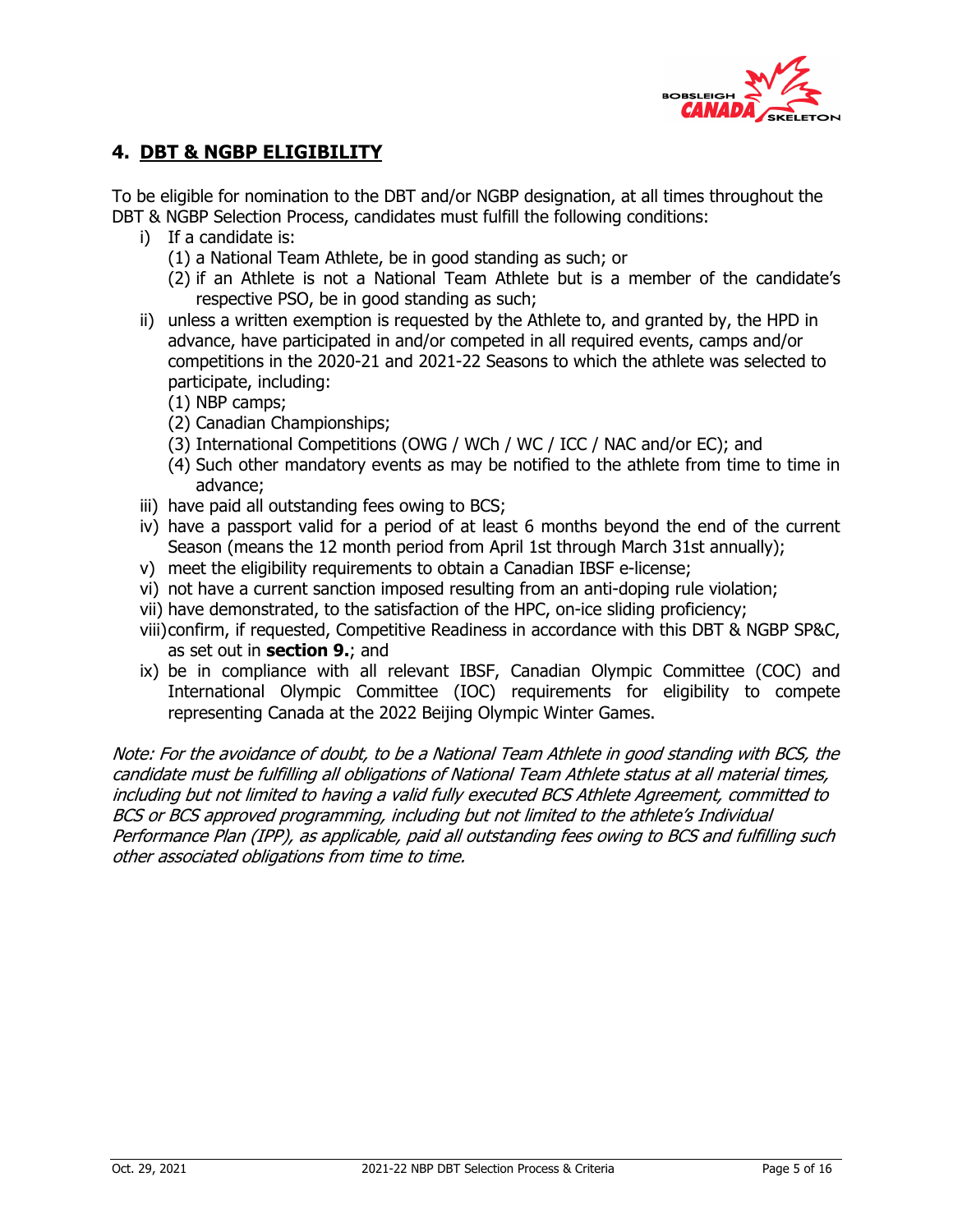

## **5. ON-ICE EVALUATION (OIE)**

Due to unforeseen and changing circumstances, in place of an Evaluation Race Series, BCS will be considering an OIE for the purposes of DBT and NGBP designation nominations. The OIE will take place during the 2021-22 IBSF North American Cup (NAC) Whistler.

### **5.1.CONDUCT OF THE OIE**

Each Pilot is responsible to assemble their respective team of eligible Crew and inform the HPM by the deadline specified in advance.

The HPC reserves the right throughout the OIE, at its sole discretion, to rotate and/or replace eligible Crew, including but not limited to:

- (a) Replacing and/or rotating Crew (individually or as a team) between Pilots; and
- (b) Such other changes as may be appropriate from time to time.

## **5.2.OIE PERFOMANCES & RESULTS**

Any aspects of the OIE may be considered for the purposes of DBT and NGBP designation nomination(s), in accordance with this DBT & NGBP SP&C, including but not limited to push evaluations, NAC race results, pilots' choice of crew and such other aspects or factors that the HPC may, in its sole discretion, deem relevant under the circumstances.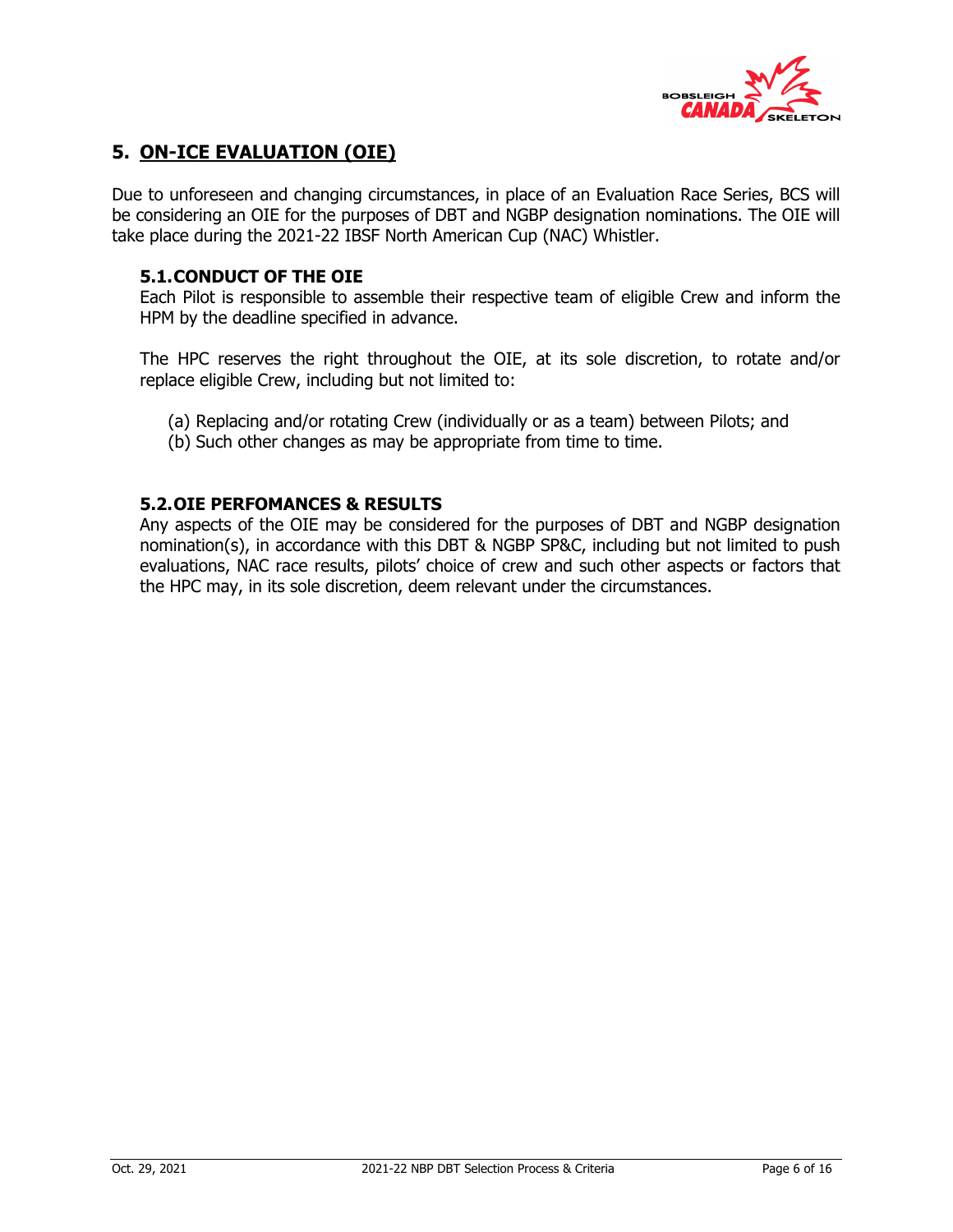

## **6. DBT & NGBP SELECTION PROCESS & CRITERIA**

By the completion of the DBT-QP, and in accordance with the responsibilities set out in this DBT & NGBP SP&C, the HPD shall, following consultation with the HPC, nominate eligible athletes to the SC for selection to the DBT & NGBP designation.

For the avoidance of doubt, the HPD, at his/her sole discretion, may nominate some or all of the eligible athletes to the SC for selection to the DBT and/or NGBP designation prior to the end of the DBT-QP.

## **6.1. DBT NOMINATIONS PRIORITY - PILOTS**

## **6.1.1. DBT Eligibility – Pilots**

In addition to meeting the eligibility requirements as per **section 4.,** at the time of nomination, to be eligible for nomination for selection to the DBT, candidates must fulfill the following conditions:

- (a) be eligible to compete on the WC, NAC and/or EC, as appropriate, under the current IBSF rules;
- (b) not be nominated to the 2021-22 Senior Bobsleigh Team;
- (c) have never been nominated as a Pilot to the Sport Canada AAP at the Senior International Level (SR1/SR2); and
- (d) must have met their respective NBP Push Standard, according to **Table 2** of **Appendix A**, at any of the *NBP Testing Opportunities* during the DBT-OP.

## **6.1.2. Maximum Number of Pilots**

The maximum number of Pilots that may be selected to the DBT and designated an DBT Position, is the number of Canadian NAC quota spots, per discipline, as set out in **section 2.**

For the avoidance of doubt, BCS may select fewer Pilots than the maximum. The number of DBT Positions to be filled shall be determined at the sole discretion of the HPD, in consultation with such other BCS staff as may be appropriate, considering such factors as may be deemed appropriate, including but not limited to budget constraints, NBP strategies, World Championships and/or Olympic qualification and other factors, as applicable.

## **6.1.3. DBT Nominations - Pilots**

After the completion of the **OIE**, and no later than the completion of the DBT-QP, in accordance with this DBT & NGBP SP&C, eligible athletes shall be nominated to the SC as Pilots at the sole discretion of the HPD, in consultation with the HPC, in accordance with this DBT & NGBP SP&C.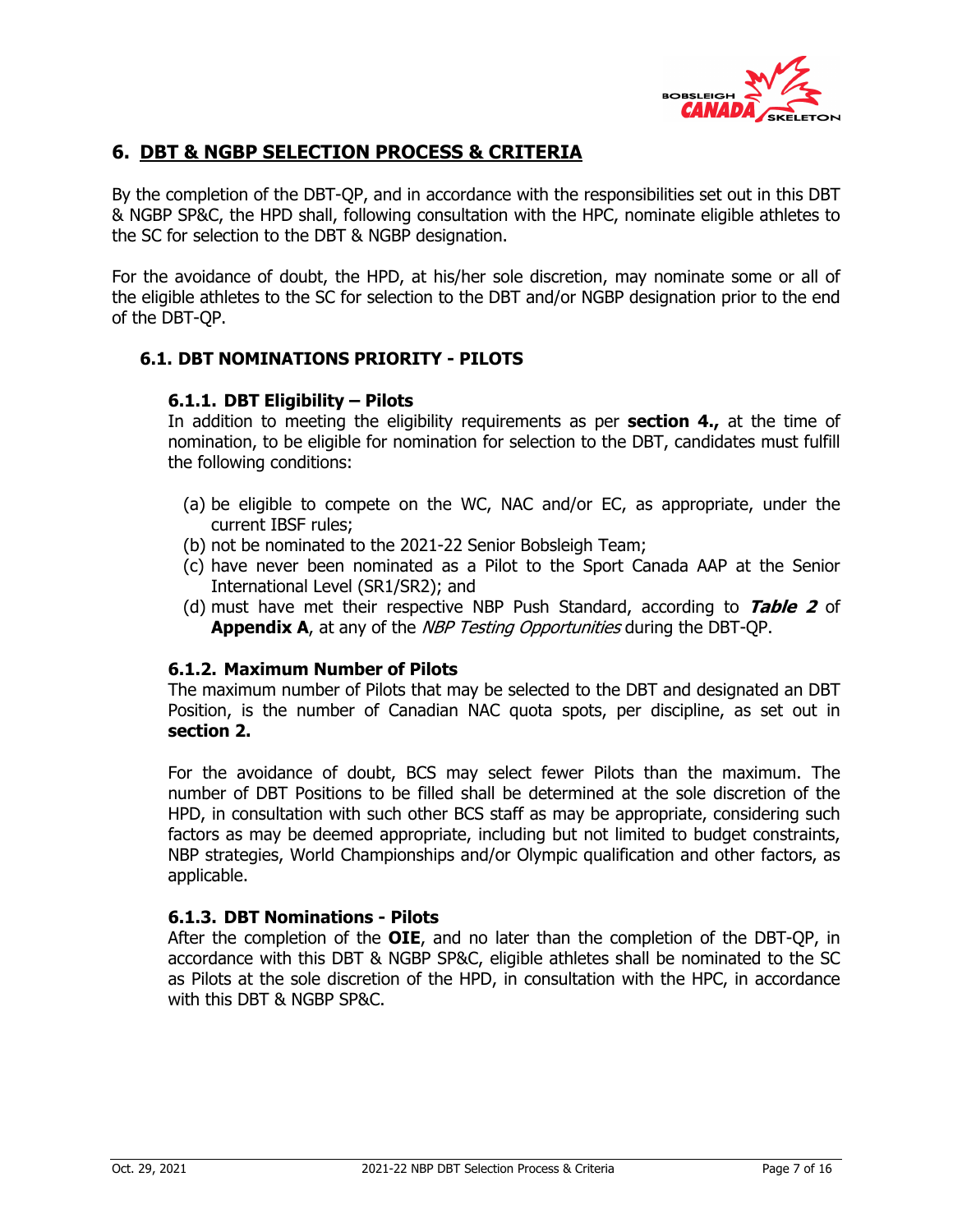

### **6.2. DBT NOMINATIONS PRIORITY - CREW**

#### **6.2.1. DBT Eligibility – Crew**

In addition to meeting the eligibility requirements as per **section 4.,** at the time of nomination, to be eligible for nomination for selection to the DBT, candidates must fulfill the following conditions:

- (a) be eligible to compete on the WC, NAC and/or EC, as appropriate, under the current IBSF rules;
- (b) not be nominated to the 2021-22 Senior Bobsleigh Team;

#### **6.2.2. Maximum Number of Crew**

The maximum number of Crew that may be selected to the DBT is at the sole discretion of the HPC, considering such factors as it may deem appropriate.

## **6.2.3. DBT Nominations - Crew**

By the completion of the DBT-QP, eligible athletes shall be nominated to the SC as Crew at the sole discretion of the HPD, in consultation with the HPC, in accordance with this DBT & NGBP SP&C.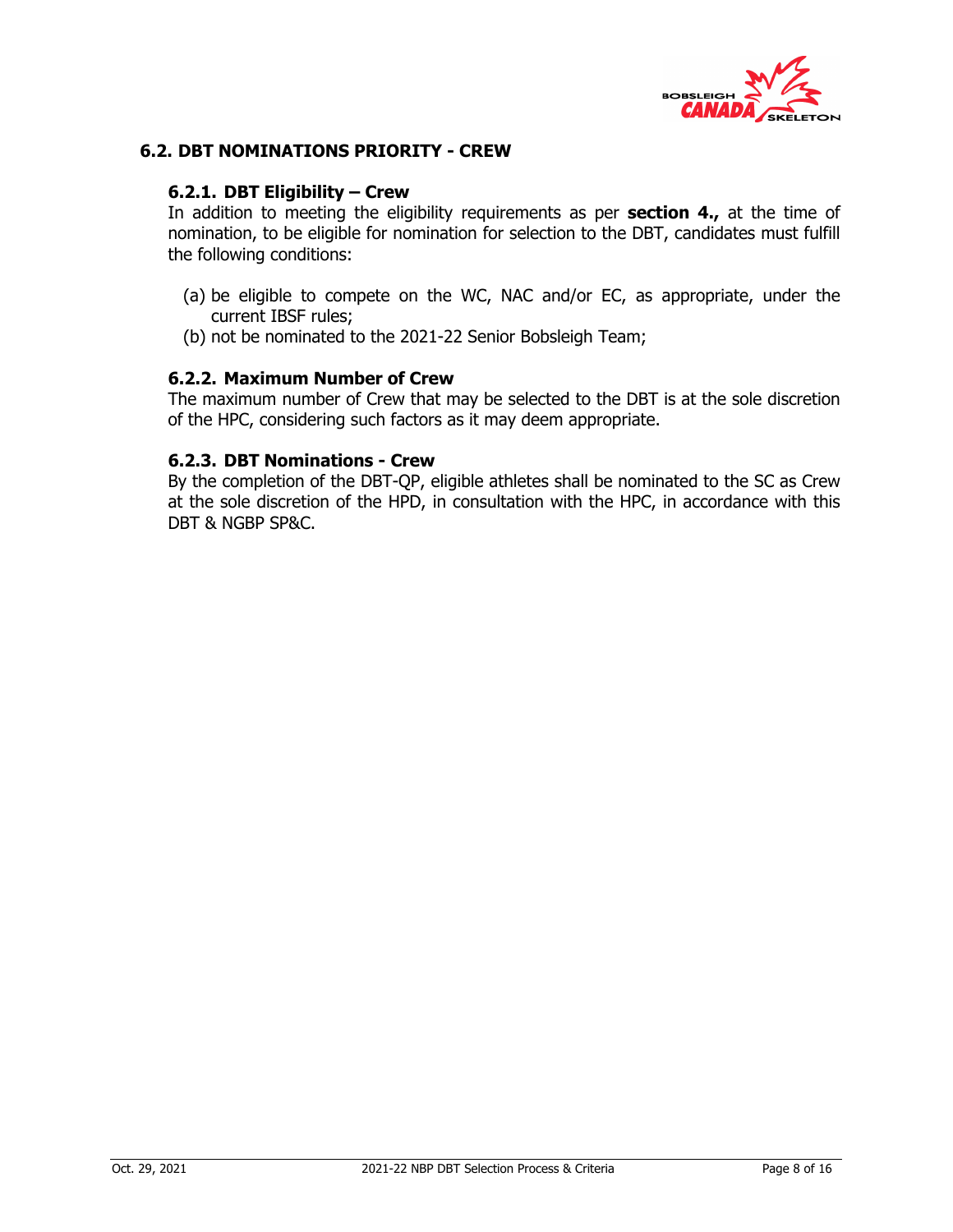

## **6.3. NGBP NOMINATIONS**

The purpose of the **NGBP** designation is to identify those Pilots who have demonstrated the physical and/or bobsleigh specific physical abilities to succeed at the highest levels of the sport of bobsleigh within the NextGen program window i.e. by the 2026 Olympic Winter Games.

To that end, BCS may designate an unlimited number of candidates as NGBPs.

### **6.3.1. NGBP - Eligibility:**

In addition to meeting the eligibility requirements as per **section 4.** at the time of nomination, to be eligible for nomination for the NGBP designation, candidates must fulfill the following conditions:

- (a) unless a written exemption is granted by the HPD in advance, have participated in the OIE, if eligible and qualified to do so;
- (b) never have been nominated as a Pilot to the Sport Canada AAP at the Senior International Level (SR1/SR2);
- (c) have met their respective NBP Sprint Standard, according to **Table 3** of **Appendix A**, at any of the *BCS Testing Opportunities* during the DBT-OP; and
- (d) have met their respective NGBP Age Requirement, according to **Table 4** of **Appendix A**.

#### **6.3.2. NGBP - Individual Athlete Competition/Development Plan:**

Those Pilots designated as NGBPs may from time to time, as appropriate, be provided Individual Athlete Competition/Development Plan(s) that may differ from the Senior Bobsleigh Team and/or DBT programming.

The purpose of these Plans is to best develop and prepare NGBPs for podium results at the 2026 OWG. These plans may include competing at any of the current Season's WC, NAC and/or EC competitions, Canadian Championships and/or other strategic competition and/or training opportunities.

For the avoidance of doubt, athletes may be nominated and/or selected to any NBP team and concurrently be designated as a NGBP.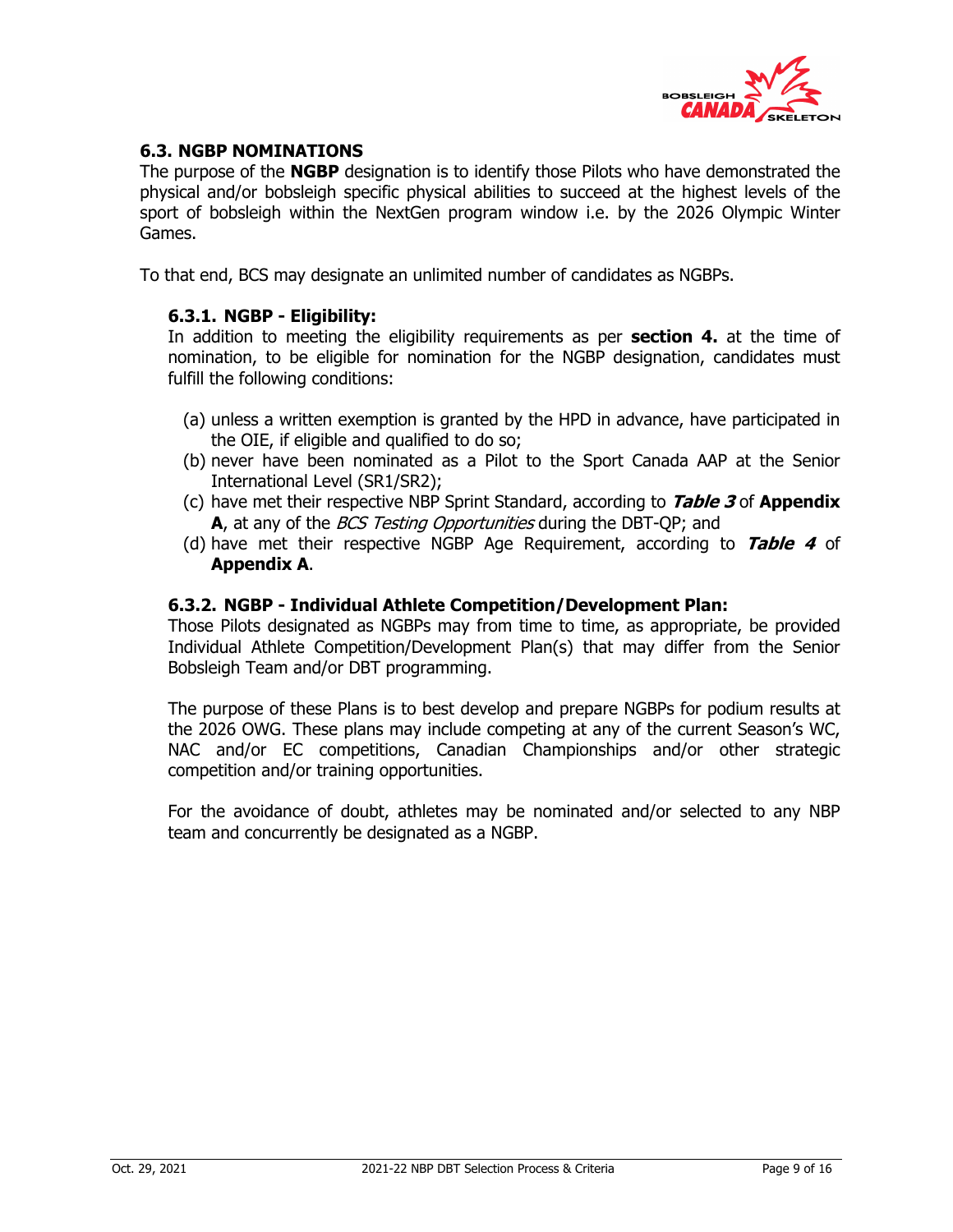

## **6.4. FINAL SELECTION PROCESS**

## **6.4.1. Review & Ratification by the SC**

Following the nomination(s) from the HPD, the SC will convene, review and ratify the nomination(s) for selection to the DBT and NGBP designation in accordance with its responsibilities as set out in this DBT & NGBP SP&C.

If for any reason, the SC does not ratify the nomination(s), the SC shall return the matter to the HPD for re-consideration and re-nomination to the SC for ratification.

For the avoidance of doubt, the HPD may amend the nomination(s) with or without consultations of the HPC, throughout the review process until such time as the nomination(s) are ratified by the SC.

#### **6.4.2. Selection Confirmation**

Following ratification of the nomination(s), eligible athletes must complete the following in order to confirm their selection to the DBT and/or NGBP designation and extend or acquire (as applicable) National Team Athlete status:

- (a) have a valid fully executed BCS Athlete Agreement (Term: Nov 1, 2021 Jun 30, 2022);
- (b) commit to BCS or BCS approved programming, including but not limited to an IPP, as applicable;
- (c) complete all necessary administrative, medical and other forms and documents;
- (d) have paid or pay the BCS National Team Athlete Membership Fee, DBT Athlete Program Fee, as applicable, and all other outstanding fees owing to BCS; and
- (e) fulfill all such other obligations as may be required from time to time.

For the avoidance of doubt, a candidate is not "named" or "selected" to the DBT or "designated" NGBP and does not acquire National Team Athlete status until such time as the requirements in this **section 6.4.2** are completed.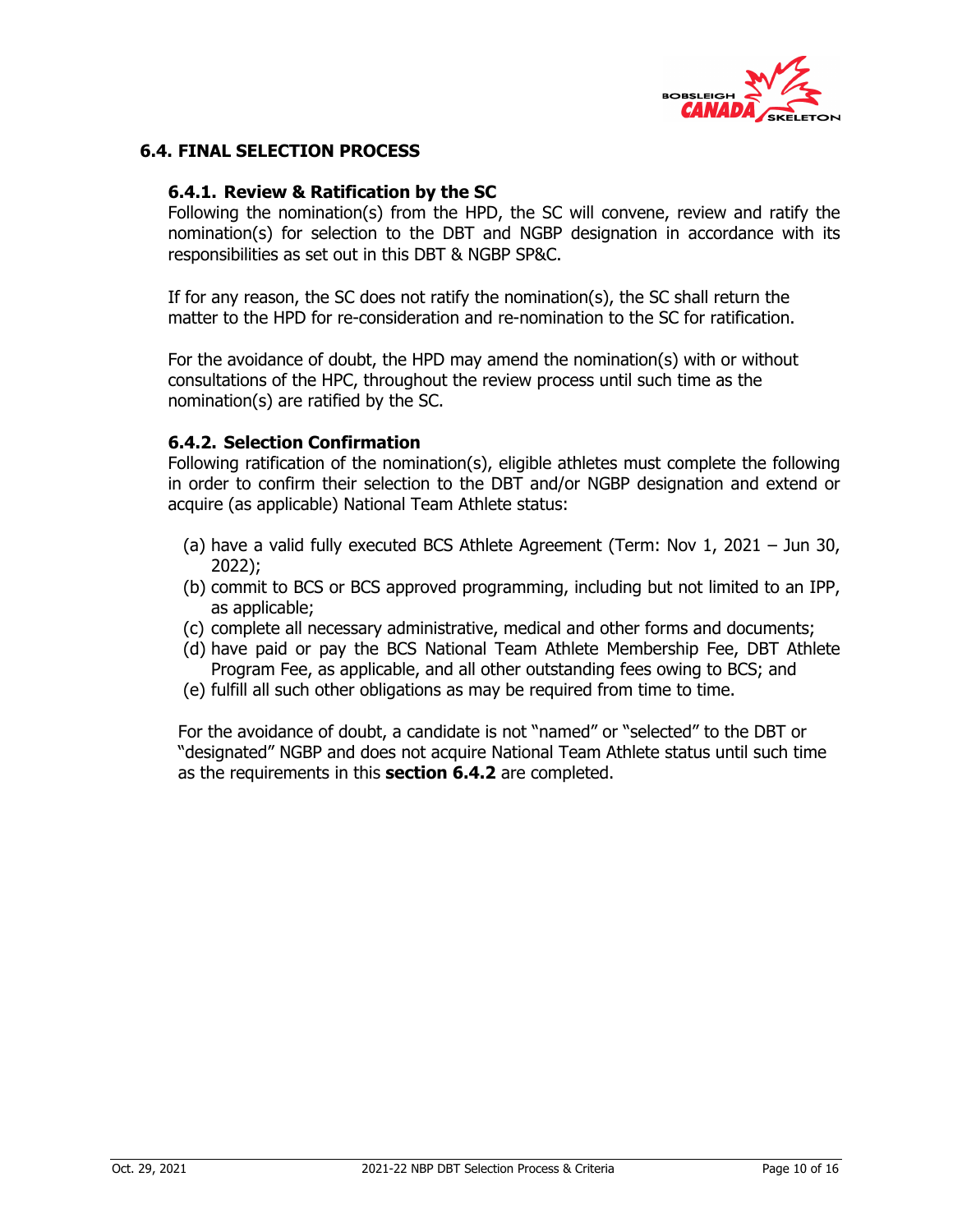

## **7. POST SELECTION IBSF CIRCUIT QUOTA SPOT ALLOCATIONS & RE-ALLOCATIONS & ATHLETE ROTATION & REPLACEMENT**

## **7.1. IBSF CIRCUIT QUOTA SPOT ALLOCATIONS**

BCS's **WC**, **NAC and EC** IBSF circuit quota spots are allocated and may be changed from time to time at the sole discretion of BCS taking into consideration the NBP development and competition plans and/or such other factors as BCS may deem relevant from time to time.

The NBP development and competition plans will be made and/or modified at the sole discretion of BCS, in consultation with the athletes, taking into consideration factors, including but not limited to, the respective Athlete's IPP, the season and/or long term goals of the individual athlete and/or the NBP, competitive results, APE score, NGBP designation, injuries, Competitive Readiness, quota spot strategies, the IBSF competition calendar, In Season Position Re-Allocation, unforeseen circumstances and/or such other factors as BCS may deem relevant from time to time.

**Note: BCS, at its sole discretion, reserves the right to modify the number of quota spots filled on each of the circuits (WC, NAC, and/or EC) at any time throughout the competitive season including but not limited to not filling all quota spots on any circuit or in any competition at any time.** 

## **7.2. IN SEASON POSITION RE-ALLOCATION**

BCS may, at its sole discretion, re-allocate designated DBT positions and/or re-assign Pilots to different competition circuits (WC, NAC, and/or EC) at certain times in the competitive season. For avoidance of doubt, all competitive results may be taken into consideration for the purposes of In Season Re-Allocation.

## **7.3. ATHLETE ROTATION & REPLACEMENT**

Following ratification of selection and throughout the competitive Season, the HPC, as applicable, reserves the right, to rotate and/or replace Pilots and/or Crew including but not limited to:

- (a) Changing and/or rotating Pilots and/or Crew (individually or as a team) between Pilots and/or circuits (WC, NAC and/or NAC);
- (b) Replacing individual Pilots on the DBT with other eligible Pilots;
- (c) Replacing individual Crew on the DBT with other eligible Crew;
- (d) Such other changes as may be appropriate from time to time.

Note: Rotation(s) and/or change(s) shall be made in keeping with the Purpose and Guiding Principles set out herein. For clarity, the nature of the sport of bobsleigh frequently requires changes and/or rotations of Pilots and/or Crew in the regular conduct of training and/or competition for reasons of performance, injury, safety and/or other factors.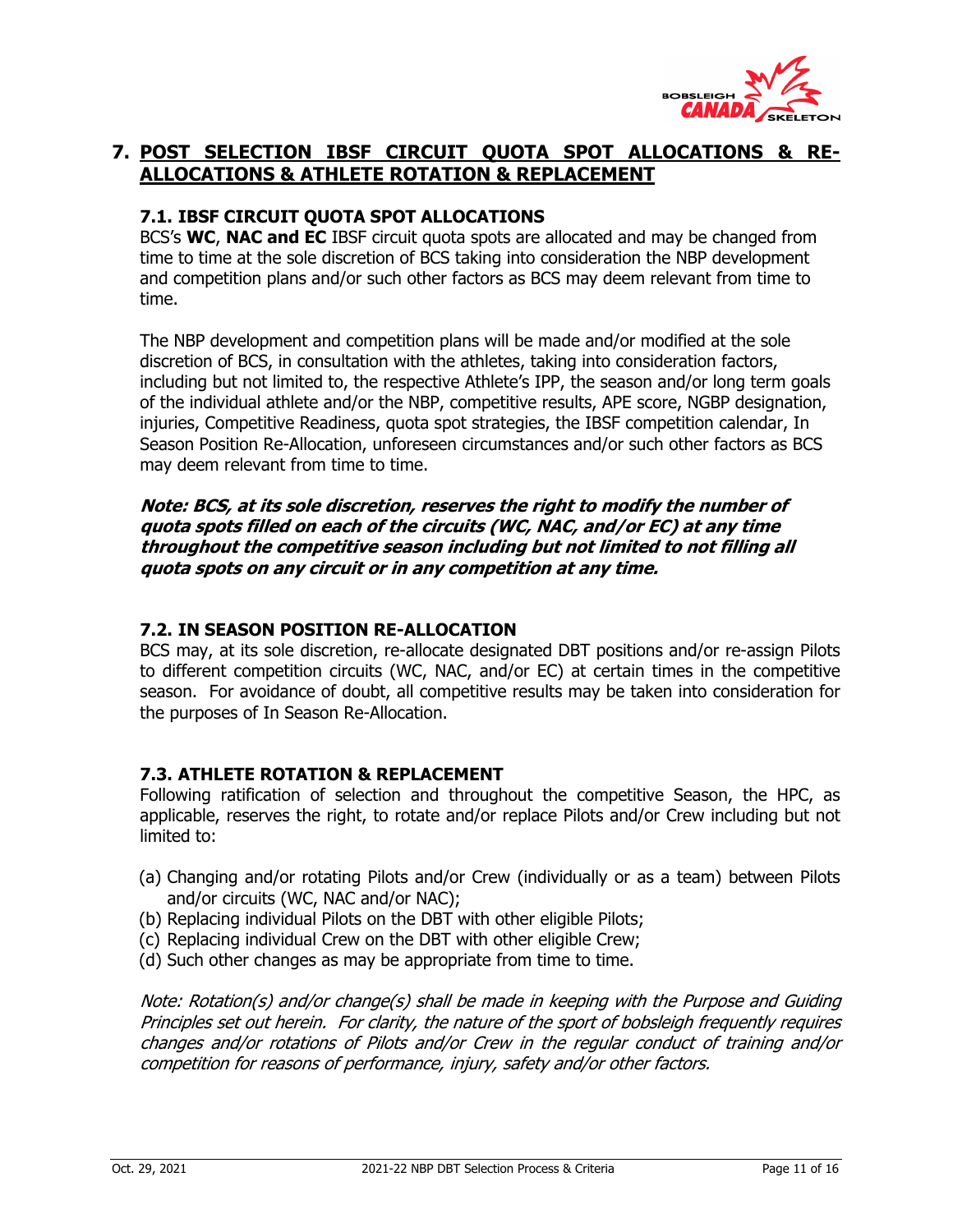

## **8. CIRCUMSTANCES & USE OF DISCRETION**

## **8.1. CIRCUMSTANCES**

In addition to the specific circumstances set out in this DBT & NGBP SP&C, it may be appropriate for BCS to use or consider using discretion. In determining whether to use discretion and the application of any discretion used, it shall be done in keeping with the Purpose and Guiding Principles set out herein as well as in the event of the following nonexhaustive circumstances:

- (a) Injury or long term sickness resulting in missed *NBP Testing Opportunities* and/or ERS Race(s) and/or IBSF Competitions and/or other events;
- (b) In the event of a tie that is not broken;
- (c) "Acts of God" adverse weather conditions or other external factors resulting in modified or cancelled *NBP Testing Opportunities* and/or ERS Race(s) and/or other events;
- (d) "IBSF Rulings" decisions made by the IBSF which impact the nations rankings or athlete results or qualification standards; and/or
- (e) Such other circumstances and/or events that in the determination of the SC and/or HPD and/or HPC, as appropriate, warrants the use of discretion, as set out in this DBT & NGBP SP&C herein.

## **8.2. FACTORS TO BE CONSIDERED**

In the event BCS uses discretion, the SC and/or HPC and/or HPD may consider all relevant factors achieved during the DBT-QP including but not limited to the following:

- (a) Performance Score Rubric, **Table 5** of **Appendix C**; and/or
- (b) Performance Indicators including but not limited to the following:
- Athletic Testing/APE results (**Appendix B**);
- Individual/Team Push Testing/Evaluation results;
- Competitive experience and results:
- Competitive Readiness;
- Sliding competency including but not limited to demonstrated driving knowledge and skill, pushing and loading technique, riding position and/or other related technical proficiencies contributing to optimal start and on track performance;
- Number of Crew required based on the number of Pilots nominated for selection to the DBT and NGBP designation;
- OIE results; and/or
- Commitment to a BCS approved IPP, as applicable.

For the avoidance of doubt, no particular factor, including but not limited to the Performance Score Rubric and/or the Performance Indicators will be determinative in the use of discretion. Other factors may be considered as deemed appropriate in the circumstances.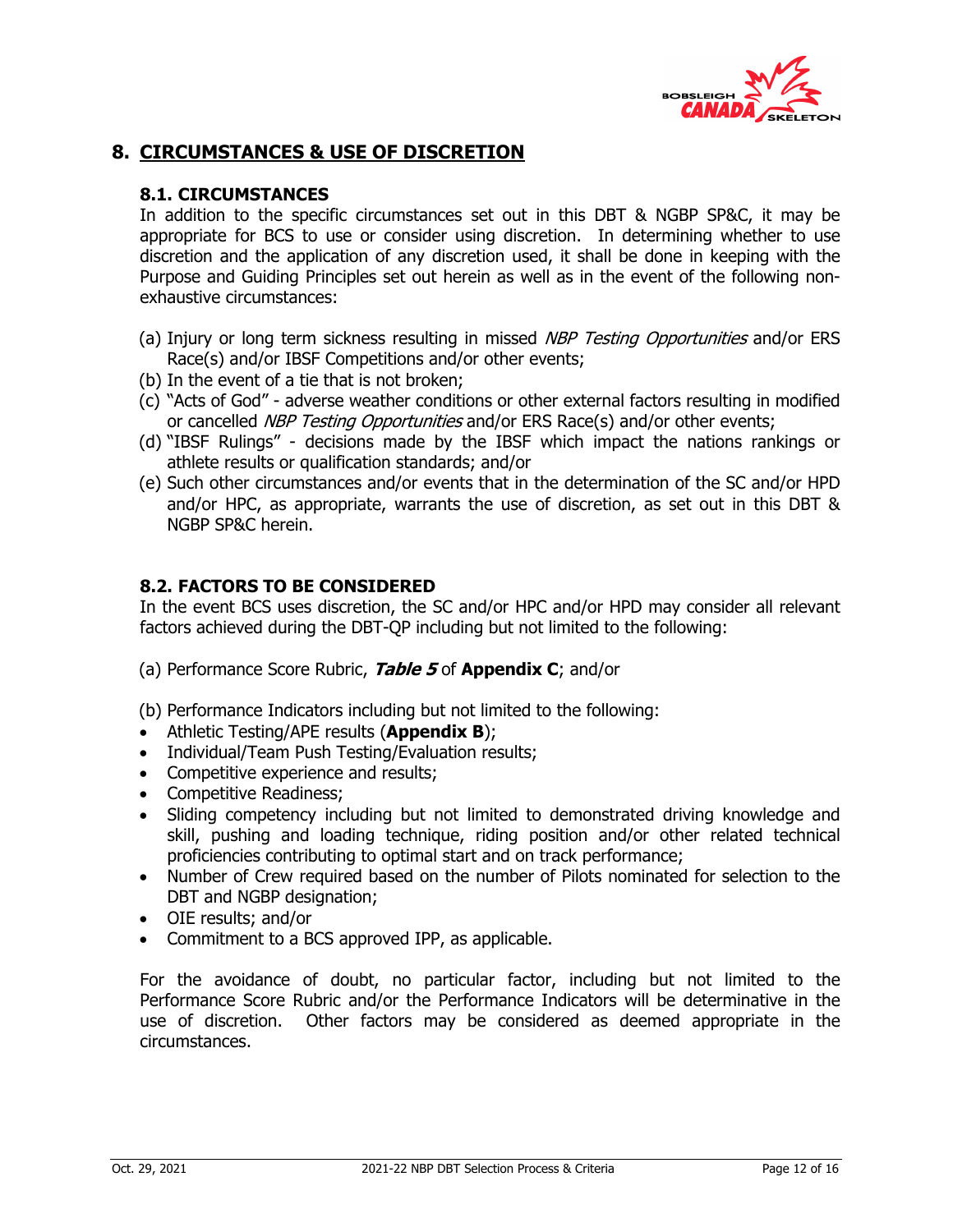

## **9. INJURY / ILLNESS / COMPETITIVE READINESS**

Throughout the DBT-QP and nomination process, athletes are required to maintain Competitive Readiness and to immediately report any injury, illness, or change in training that could affect their ability to compete at their highest level during the 2021-22 Season.

Athletes must notify the HPD in writing of any injury, illness or change in training without delay. **"Competitive Readiness"** is defined as: the ability of the athlete to achieve equal or superior performance(s) during the DBT-QP at NBP Testing Opportunities and through the 2021-22 Season, as compared to the athlete's personal bests in relation to factors as set out in **section 8.2** and/or performance benchmarks identified through the IPP process, as applicable.

## **9.1. Health & Competitive Readiness Assessment**

All athletes may, at the BCS Medical Lead's and/or the HPC's discretion, have their health status assessed by the BCS Medical Lead or designate.

The final decision on Competitive Readiness will be made by the HPC, in its sole discretion, using such available information as the HPC deems appropriate, including but not limited to: performance results and progress throughout the DBT-QP, the suitability of the training and commitment to the athlete's IPP, fitness and other Competitive Readiness indicators, submitted medical documentation, consultation with relevant personnel, and/or any other relevant performance related information.

## **9.2. Injury, Illness & Not Competitive Ready PRIOR TO Nomination to the SC**

In the event that an athlete is deemed injured, ill or not Competitive Ready prior to the nomination by the HPD to the SC, the HPD, in consultation with the BCS Team Physician and such other persons as the HPD may deem appropriate in the HPD's sole discretion, shall determine whether the athlete will be sufficiently recovered to compete at their highest level during the 2021-22 Season in order to warrant the athlete's nomination.

Injured, ill or not Competitive Ready athletes may, at the HPD's sole discretion, be subject to a proof of fitness and/or Competitive Readiness test to be determined by the HPD in consultation with HPC. This test will consist of a controlled performance such as a competition or observed test with a predetermined expected outcome. These athletes will not travel with the team until this requirement has been satisfied.

## **10. APPEALS - INTERNAL**

Any dispute in relation to this DBT & NGBP SP&C shall be conducted in accordance with the BCS Appeals Policy available on the BCS website: https://www.bobsleighcanadaskeleton.ca/en/team/policies/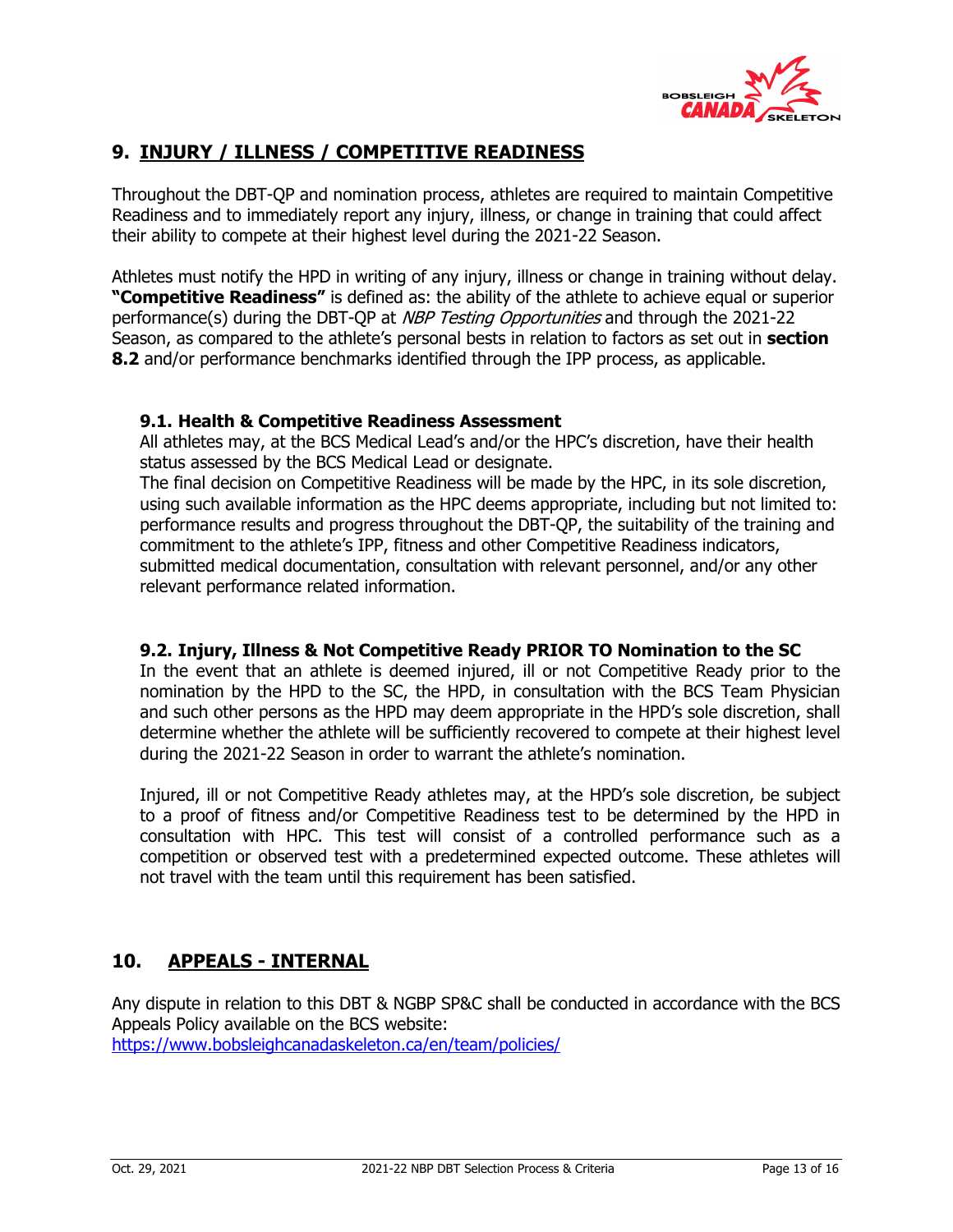

## **APPENDIX A – NBP STANDARDS TABLES**

|        | <b>NBP Push Standard - Pilots</b> |        | <b>NBP Push Standard - Crew</b> |
|--------|-----------------------------------|--------|---------------------------------|
| Men:   | $\leq$ 5.20 sec                   | Men:   | $\leq$ 5.15 sec                 |
| Women: | $\leq 5.60$ sec                   | Women: | $\leq$ 5.55 sec                 |

**Table 2**

| <b>NBP Sprint Standard</b> |                 |  |  |  |  |  |  |  |  |  |  |  |
|----------------------------|-----------------|--|--|--|--|--|--|--|--|--|--|--|
| Men:                       | $\leq$ 3.90 sec |  |  |  |  |  |  |  |  |  |  |  |
| Women:                     | $\leq$ 4.20 sec |  |  |  |  |  |  |  |  |  |  |  |
|                            | Table 3         |  |  |  |  |  |  |  |  |  |  |  |

| <b>NGBP Age Requirement</b> |                       |  |  |  |  |  |  |  |  |  |  |  |
|-----------------------------|-----------------------|--|--|--|--|--|--|--|--|--|--|--|
| Men:                        | Born in 1990 or later |  |  |  |  |  |  |  |  |  |  |  |
| Women:                      | Born in 1993 or later |  |  |  |  |  |  |  |  |  |  |  |
|                             | Table 4               |  |  |  |  |  |  |  |  |  |  |  |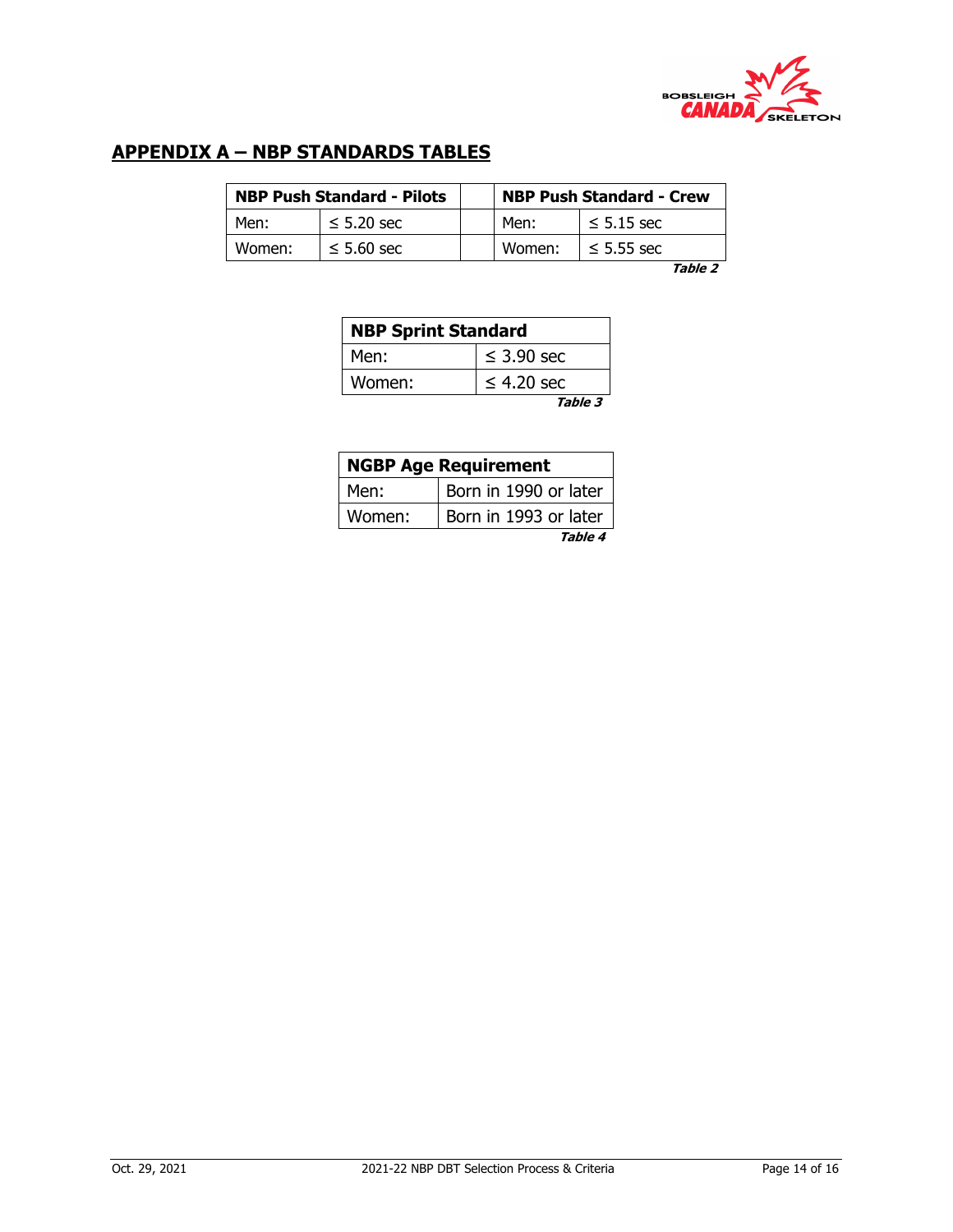

| Im Fly (sec)  | 988                                                                                                               |  | ត ៖ ៖ ៖ ៖ ៖     |                                                                                                                                                                                                                                  | ္တ | 5833          |  | ≌∣≋              |    | 82 83 |      |                | <b>E</b> 25 |    | $\mathbb{R}$  | : ខេ |                                     | 74 |  |                           | 69 | $\ddot{\phantom{a}}$ | 67 |                                                                                      |            | $\frac{8}{2}$ |              | 385833                                |     |                                           |  |   | 858885  | 86 | 83.8  |     | ឌួឌួ                                      | 787     |     |                                                                                                                                                                                                                                              | 7872         |                                                                                                                 |         | 3353  |  |  |
|---------------|-------------------------------------------------------------------------------------------------------------------|--|-----------------|----------------------------------------------------------------------------------------------------------------------------------------------------------------------------------------------------------------------------------|----|---------------|--|------------------|----|-------|------|----------------|-------------|----|---------------|------|-------------------------------------|----|--|---------------------------|----|----------------------|----|--------------------------------------------------------------------------------------|------------|---------------|--------------|---------------------------------------|-----|-------------------------------------------|--|---|---------|----|-------|-----|-------------------------------------------|---------|-----|----------------------------------------------------------------------------------------------------------------------------------------------------------------------------------------------------------------------------------------------|--------------|-----------------------------------------------------------------------------------------------------------------|---------|-------|--|--|
|               |                                                                                                                   |  |                 |                                                                                                                                                                                                                                  |    |               |  |                  |    |       |      |                |             |    |               |      |                                     |    |  |                           |    |                      |    |                                                                                      |            |               |              |                                       |     |                                           |  |   |         |    |       |     |                                           |         |     |                                                                                                                                                                                                                                              |              |                                                                                                                 |         |       |  |  |
| $\frac{1}{2}$ | 588                                                                                                               |  | <b>ន</b>  ន ន ន |                                                                                                                                                                                                                                  |    | 3 2 3 3 3     |  | <u>ង ខេន្ត ខ</u> |    |       |      |                |             |    |               |      | $ z $ $ z $ $ z $ $ z $ $ z $ $ z $ |    |  |                           |    |                      |    |                                                                                      |            | Įã            |              |                                       |     | 8 8 5 8 8 8 7 9 8 9 5 6 8 8 8 8 9 8 9 8 8 |  |   |         |    |       |     | ឌួឌួ                                      | 787     |     |                                                                                                                                                                                                                                              | $75$<br>$73$ |                                                                                                                 |         | 88585 |  |  |
| im Fly (i     |                                                                                                                   |  |                 |                                                                                                                                                                                                                                  |    |               |  |                  |    |       |      |                |             |    |               |      |                                     |    |  |                           |    |                      |    |                                                                                      |            |               |              |                                       |     |                                           |  |   |         |    |       |     |                                           |         |     |                                                                                                                                                                                                                                              |              | $\frac{2}{3}$ $\frac{2}{3}$ $\frac{2}{3}$ $\frac{1}{3}$ $\frac{2}{3}$ $\frac{2}{3}$ $\frac{2}{3}$ $\frac{2}{3}$ |         |       |  |  |
|               |                                                                                                                   |  |                 |                                                                                                                                                                                                                                  |    |               |  |                  |    |       |      | ឌាដ            |             | 28 | $\frac{8}{2}$ |      |                                     |    |  | $\mathbb{Z}$              |    | 28228                |    |                                                                                      |            |               |              |                                       |     |                                           |  |   |         |    |       |     | $\frac{2}{3}$ $\frac{1}{3}$ $\frac{2}{3}$ | £.      |     |                                                                                                                                                                                                                                              | $\mathbb{R}$ |                                                                                                                 |         |       |  |  |
| $\frac{1}{2}$ |                                                                                                                   |  |                 |                                                                                                                                                                                                                                  |    |               |  |                  |    |       |      |                |             |    |               |      |                                     |    |  |                           |    |                      |    |                                                                                      |            |               |              |                                       |     |                                           |  |   |         |    |       |     |                                           |         |     |                                                                                                                                                                                                                                              |              |                                                                                                                 |         |       |  |  |
|               | $  \frac{3}{2}  $ $  \frac{3}{2}   \frac{3}{2}  $ $  \frac{3}{2}   \frac{3}{2}  $ $  \frac{3}{2}   \frac{3}{2}  $ |  |                 |                                                                                                                                                                                                                                  |    | $\frac{1}{2}$ |  |                  |    |       |      |                | ឌុ ឌុ ឌុ    |    |               |      |                                     |    |  |                           |    | ខានាខានាន            |    |                                                                                      |            |               |              |                                       |     |                                           |  |   |         |    |       |     |                                           | $^{52}$ |     |                                                                                                                                                                                                                                              | $75$<br>$73$ |                                                                                                                 | 7888588 |       |  |  |
|               |                                                                                                                   |  |                 |                                                                                                                                                                                                                                  |    |               |  |                  |    |       |      |                |             |    |               |      |                                     |    |  |                           |    |                      |    |                                                                                      |            |               |              |                                       |     |                                           |  |   |         |    |       |     |                                           |         |     |                                                                                                                                                                                                                                              |              |                                                                                                                 |         |       |  |  |
|               |                                                                                                                   |  |                 |                                                                                                                                                                                                                                  |    |               |  |                  |    |       |      |                | ឌ ដ ឌ ឌ     |    |               |      | 2522                                |    |  | $\mathbf{z}$              |    | 28858                |    |                                                                                      |            |               |              | 38858888                              |     |                                           |  |   | 3588858 |    | 22 23 |     | ឌ ≈ ≋                                     |         |     |                                                                                                                                                                                                                                              | $\mathbb{R}$ |                                                                                                                 |         | 8858  |  |  |
|               |                                                                                                                   |  |                 |                                                                                                                                                                                                                                  |    |               |  |                  |    |       |      |                |             |    |               |      |                                     |    |  |                           |    |                      |    |                                                                                      |            |               |              |                                       |     |                                           |  |   |         |    |       |     |                                           |         |     | ី ខ្ញុំ ខ្ញុំ ខ្ញុំ ខ្ញុំ ខ្ញុំ ខ្ញុំ ខ្ញុំ ខ្ញុំ ខ្ញុំ ខ្ញុំ ខ្ញុំ ខ្ញុំ ខ្ញុំ ខ្ញុំ ខ្ញុំ ខ្ញុំ ខ្ញុំ ខ្ញុំ ខ្ញុំ ខ្ញុំ ខ្ញុំ ខ្ញុំ ខ្ញុំ ខ្ញុំ ខ្ញុំ ខ្ញុំ ខ្ញុំ ខ្ញុំ ខ្ញុំ ខ្ញុំ ខ្ញុំ ខ្ញុំ ខ្ញុំ ខ្ញុំ ខ្ញុំ ខ្ញុំ ខ្ញ                |              |                                                                                                                 |         |       |  |  |
|               |                                                                                                                   |  |                 |                                                                                                                                                                                                                                  |    |               |  |                  |    |       |      |                |             |    |               |      | $ z $ $ z $ $ z $ $ z $ $ z $ $ z $ |    |  | 5   5   3   3   5   6   6 |    |                      |    | Bobsleigh CANADA Skeleton<br>Athletic Performance Evaluation Table - Bobsleigh - Men |            |               |              |                                       |     |                                           |  |   |         |    |       |     | ឌ ≈ ≋                                     |         |     |                                                                                                                                                                                                                                              |              |                                                                                                                 |         | 88588 |  |  |
|               |                                                                                                                   |  |                 |                                                                                                                                                                                                                                  |    |               |  |                  |    |       |      |                |             |    |               |      |                                     |    |  |                           |    |                      |    |                                                                                      |            |               |              |                                       |     |                                           |  |   |         |    |       |     |                                           |         |     |                                                                                                                                                                                                                                              |              |                                                                                                                 |         |       |  |  |
| $(m)$ Buo-    |                                                                                                                   |  |                 |                                                                                                                                                                                                                                  |    |               |  |                  |    |       |      |                |             |    |               |      |                                     |    |  |                           |    |                      |    |                                                                                      | (u) Buo    |               |              | $ z $ - $ z $ - $ z $ - $ z $ - $ z $ |     |                                           |  |   | 82838   |    | 83.8  |     | 있일임                                       |         | 787 |                                                                                                                                                                                                                                              | 7872         | 지지                                                                                                              |         | 38558 |  |  |
|               |                                                                                                                   |  |                 |                                                                                                                                                                                                                                  |    |               |  |                  |    |       |      |                |             |    |               |      |                                     |    |  |                           |    |                      |    |                                                                                      |            |               |              |                                       |     |                                           |  |   |         |    |       |     |                                           |         |     |                                                                                                                                                                                                                                              |              |                                                                                                                 |         |       |  |  |
|               | $\begin{array}{c c}\n & 100 \\ & 100 \\ & 100 \\ & 100\n\end{array}$                                              |  | 5 8 8 3 8       |                                                                                                                                                                                                                                  |    | 888           |  | 18               | 53 |       | 38.3 | $\overline{5}$ |             |    |               |      |                                     |    |  |                           | 69 | 8585                 |    |                                                                                      |            | 1 Squat (kg)  | <b>a a a</b> |                                       | 213 |                                           |  |   |         |    |       | 213 |                                           |         |     |                                                                                                                                                                                                                                              |              |                                                                                                                 |         | 3353  |  |  |
|               |                                                                                                                   |  |                 | ី និង ក្រុម ក្រុម ក្រុម ក្រុម ក្រុម ក្រុម ក្រុម ក្រុម ក្រុម ក្រុម ក្រុម ក្រុម ក្រុម ក្រុម ក្រុម ក្រុម ក្រុម ក្<br>ស្រុក ក្រុម ក្រុម ក្រុម ក្រុម ក្រុម ក្រុម ក្រុម ក្រុម ក្រុម ក្រុម ក្រុម ក្រុម ក្រុម ក្រុម ក្រុម ក្រុម ក្រុម ក្ |    |               |  |                  |    |       |      |                |             |    |               |      |                                     |    |  |                           |    |                      |    |                                                                                      |            |               |              |                                       |     |                                           |  |   |         |    |       |     |                                           |         |     |                                                                                                                                                                                                                                              |              |                                                                                                                 |         |       |  |  |
|               | 96<br>001<br>001<br>001<br>09 98                                                                                  |  | 5 5 5 5 6       |                                                                                                                                                                                                                                  |    | 88            |  | 18               | 53 |       | 32   | 듮              |             |    |               |      |                                     |    |  |                           |    | 88588                |    |                                                                                      |            | 회의            | 385          | 8838                                  |     | ္တ                                        |  | 8 |         | 8  | 33.3  |     | 위의 원                                      | ድ       |     |                                                                                                                                                                                                                                              | <b>E</b>     |                                                                                                                 |         | 885   |  |  |
|               |                                                                                                                   |  |                 |                                                                                                                                                                                                                                  |    |               |  |                  |    |       |      |                |             |    |               |      |                                     |    |  |                           |    |                      |    |                                                                                      | ower Clear |               |              |                                       |     |                                           |  |   |         |    |       |     |                                           |         |     | <mark>is</mark> sistere para la para la para la para la para la para la para la para la para la para la la para la la para<br>La para la para la para la para la para la para la para la para la para la para la la para la la la la la la l |              |                                                                                                                 |         |       |  |  |

## **APPENDIX B – APE SCORING TABLES**

|                    |                      |               |                  | 5885                                |       | 96           | $36\,$ | ã     | 3              | 92    | 5                         | ន     | 89         | 28    | 5     | 26    | 85                  | 콞                 | 3            | 82                  | $\overline{\text{so}}$  | ន      | 54                                                                                     | 78               | 77    | 76           | 75    | π                | 73               | 2     | Σ              | R     | 89             | 88   | 5    | 8                   | SS <sub>1</sub> |
|--------------------|----------------------|---------------|------------------|-------------------------------------|-------|--------------|--------|-------|----------------|-------|---------------------------|-------|------------|-------|-------|-------|---------------------|-------------------|--------------|---------------------|-------------------------|--------|----------------------------------------------------------------------------------------|------------------|-------|--------------|-------|------------------|------------------|-------|----------------|-------|----------------|------|------|---------------------|-----------------|
|                    | 30-60m Fly (sec)     | 2.85          | 2.86             | 2.87                                | 2.88  | 2.89         | 2.90   | 2.91  | 2.92           | 2.93  | 2.94                      | 2.95  | 2.96       | 2.97  | 2.98  | 2.99  | 3.00                | 3.01              | 3.02         | 3.03                | 3.04                    | 3.05   | 3.06                                                                                   | 3.07             | 3.08  | 3.09         | 3.10  | 3.11             | 3.12             | 3.13  | 3.14           | 3.15  | 3.16           | 3.17 | 3.18 | 3.19                | 3.20            |
|                    |                      |               | $\frac{8}{9}$    | $\mathbf{36}$                       | 5     | 96           | $95\,$ | នី    | 3              | 92    | 5                         | ္တ    | 89         | 8     | 29    | 86    | 85                  | 3                 | 83           | 82                  | $\overline{\text{so}}$  | 8      | 78                                                                                     |                  | 77    | $\mathbf{r}$ | 75    | χ                | 73               | 72    | π              | 20    | 69             | 8    | 57   | 8                   | SS <sub>1</sub> |
|                    | 15-45m Fly (sec)     | 2.90          | 2.91             | 2.92                                | 2.93  | 2.94         | 2.95   | 2.96  | 2.97           | 2.98  | 2.99                      | 3.00  | 3.01       | 3.02  | 3.03  | 3.04  | 3.05                | 3.06              | 3.07         | 3.08                | 3.09                    | 3.10   | 3.11                                                                                   | 3.12             | 3.13  | 3.14         | 3.15  | 3.16             | 3.17             | 3.18  | 3.19           | 3.20  | 3.21           | 3.22 | 3.23 | 3.24                | 3.25            |
|                    |                      |               | $\frac{8}{9}$    | $\mathbf{36}$                       | 5     | $\mathbf{S}$ | $95\,$ | 2     | 3              | 95    | 5                         | g     | 89         | 88    | 29    | 86    | $_{\rm 83}^{\rm o}$ | 2                 | 3            | 3                   | $\overline{\text{so}}$  | 80     | 54                                                                                     | $\sqrt{3}$       | 77    | $\mathbf{r}$ | 75    | χ                | 73               | 72    | r              | R     | 8              | 8    | 67   | 8                   | GS              |
|                    | 60m (sec)            | 6.40          | $\frac{1}{3}$    | 6.42                                | 6.43  | 6.44         | 6.45   | 6.46  | 6.47           | 6.48  | 6.49                      | 6.50  | 51         | 6.52  | 6.53  | 6.54  | 6.55                | 6.56              | 6.57         | 6.58                | 6.59                    | 6.60   | 6.61                                                                                   | 6.62             | 6.63  | 6.64         | 6.65  | 6.66             | 6.67             | 6.68  | 6.69           | 6.70  | 6.71           | 6.72 | 6.73 | 6.74                | 6.75            |
| SPEED (50°         |                      | $\frac{8}{2}$ | $\mathfrak{g}$   | $\mathbf{3}$                        | 5     | 96           | $95\,$ | ä     | $\overline{3}$ | 92    | 5                         | ន     | 89         | 8     | 57    | 86    | 85                  | 3                 | 3            | 82                  | $\overline{\mathbf{a}}$ | 80     | 54                                                                                     | 78               | 77    | 76           | 75    | χ                | 13               | 72    | π              | R     | 89             | 8    | 57   | $\boldsymbol{66}$   |                 |
|                    | 45m (sec)            | 4.95          | 4.96             | 4.97                                | 4.98  | 4.99         | 5.00   | 5.01  | 5.02           | 5.03  | 5.04                      | 5.05  | 5.06       | 5.07  | 5.08  | 5.09  | 5.10                | 5.11              | 5.12         | 5.13                | 5.14                    | 5.15   | 5.16                                                                                   | 5.17             | 5.18  | 5.19         | 5.20  | 5.21             | 5.22             | 5.23  | 5.24           | 5.25  | 5.26           | 5.27 | 5.28 | 5.29                |                 |
|                    |                      |               |                  | 5885                                |       | $\mathbf{S}$ | $95\,$ | ä     | 3              | 95    | 5                         | ္တ    | 89         | 88    | 52    | 86    | 85                  | 2                 | 83           | 3                   | $\overline{\text{so}}$  |        | 788                                                                                    |                  |       | $76$         | 75    | $\boldsymbol{z}$ | 73               | 2     | π              | ۶O    | 8              | 8    | 5    | 8                   | GS              |
|                    | 30m (sec)            | 3.55          | 3.56             | 3.57                                | 3.58  | 3.59         | 3.60   | 3.61  | 3.62           | 3.63  | 3.64                      | 3.65  | 3.66       | 3.67  | 3.68  | 3.69  | 3.70                | 3.71              | 3.72         | 3.73                | 3.74                    | 3.75   | 3.76                                                                                   | 3.77             | 3.78  | 3.79         | 3.80  | 3.81             | 3.82             | 3.83  | 3.84           | 3.85  | 3.86           | 3.87 | 3.88 | 3.39                |                 |
|                    |                      |               |                  | $rac{6}{9}$ $rac{8}{9}$ $rac{8}{9}$ |       | 96           | $95\,$ | 3     | 3              | 92    | 5                         | 8     | $^{\rm 3}$ | 88    | 57    | 86    |                     | 3 <sup>2</sup>    | $\mathbf{a}$ | $_{\rm 32}$         | $\overline{\text{s}}$   |        | 5   3   7   5   8                                                                      |                  |       |              |       |                  | $\boldsymbol{r}$ | 72    | 7              | ۶O    | 8              | 8    | 5    | 8                   | GS              |
|                    | 15m (sec)            | 2.05          | 2.06             | $\frac{2.07}{2.08}$                 |       | 2.09         | 2.10   | 2.11  | 2.12           | 2.13  | 2.14                      | 2.15  | 2.16       | 2.17  | 2.18  | 2.19  |                     | 221<br>221<br>222 |              | $\frac{2.23}{2.24}$ |                         |        | $\begin{array}{ c c } \hline 2.25 \\ \hline 2.27 \\ \hline 2.23 \\ \hline \end{array}$ |                  |       | 2.29         | 2.30  | 2.31             | 2.32             | 2.33  | 2.34           | 2.35  | 2.36           | 2.37 | 2.38 | $\frac{2.39}{2.40}$ |                 |
| <b>INENGTH (1)</b> | ng Long (m)          |               |                  | 5885                                |       | $\mathbf{S}$ | $95\,$ | इ     | S              | 92    | 5                         | ္တ    | 89         | 88    | 5     | 86    | 85                  | 쿪                 | ឌ            | 3                   | 5                       | 8      | 79                                                                                     | 78               | 77    | 76           | 75    | 져                | 73               | 2     | $\overline{1}$ | R     | <sub>c</sub> e | 3    | 5    | 38                  | s               |
| ELASTIC            | Standi               | 3.35          | 3.33             | 3.31                                |       | 3.27         | 3.25   | 3.23  | 3.21           | 3.19  | 3.17                      | 3.15  | 3.12       | 3.09  | 3.06  | 3.03  | 3.00                | 2.97              | 2.94         | 2.91                | 2.88                    | $2.85$ |                                                                                        | $2.82$<br>$2.79$ | 2.76  | 2.73         | 2.70  | 2.67             | 2.64             | 2.61  | 2.58           | 2.55  | 2.52           | 2.49 | 2.46 | $2.43$<br>$2.40$    |                 |
|                    | 3RM Front Squat (kg) | å             | $\mathfrak{g}_0$ | $\mathbf{36}$                       | 57    | 96           | $95\,$ | 3     | 58             | 92    | 5                         | 9     | <b>88</b>  |       | 57    | 86    | $_{\rm 83}^{\rm s}$ | 34                | 83           | $_{\rm s}$          | 5                       |        | 588                                                                                    |                  |       | $\mathbf{r}$ | 75    | 74               | 73               | 72    | $\overline{a}$ | 20    | 69             | 68   | 67   | 8                   | $\mathbf{65}$   |
|                    |                      | 200.0         | 195.0            | 190.0                               | 185.0 | 180.0        | 175.0  | 170.0 | 165.0          | 160.0 | 155.0                     | 150.0 | 145.0      | 140.0 | 135.0 | 130.0 | 125.0               | 120.0             | 115.0        | 110.0               | 105.0                   | 100.0  |                                                                                        | 95.0<br>90.0     | 85.0  | 80.0         | 75.0  | 70.0             | 65.0             | 60.0  | 55.0           | 50.0  | 45.0           | 40.0 | 35.0 | $\frac{30.0}{25.0}$ |                 |
|                    | 1RM Power Clean (kg) | $\frac{8}{2}$ | $99$             | $\mathbf{36}$                       | 57    | 96           | $95\,$ | 2     | $93$           | 92    | $\overline{\mathfrak{s}}$ | ន្ល   | <b>88</b>  |       | 52    | 86    | 85                  | 34                | 83           | 82                  | 5                       |        | 787                                                                                    |                  |       | $76$         | 75    | $\boldsymbol{z}$ | 73               | 72    | 7              | 20    | 69             | 68   | 5    | 88                  |                 |
|                    |                      | 175.0         | 172.5            | 170.0                               | 167.5 | 165.0        | 162.5  | 160.0 | 157.5          | 155.0 | 152.5                     | 150.0 | 147.5      | 145.0 | 142.5 | 140.0 | 137.5               | 135.0             | 132.5        | 130.0               | 127.5                   | 125.0  | 122.5                                                                                  | 120.0            | 117.5 | 115.0        | 112.5 | 110.0            | 107.5            | 105.0 | 102.5          | 100.0 | 97.5           | 95.0 | 92.5 | $90.0$<br>$87.5$    |                 |

**Bobsleigh CANADA Skeleton**